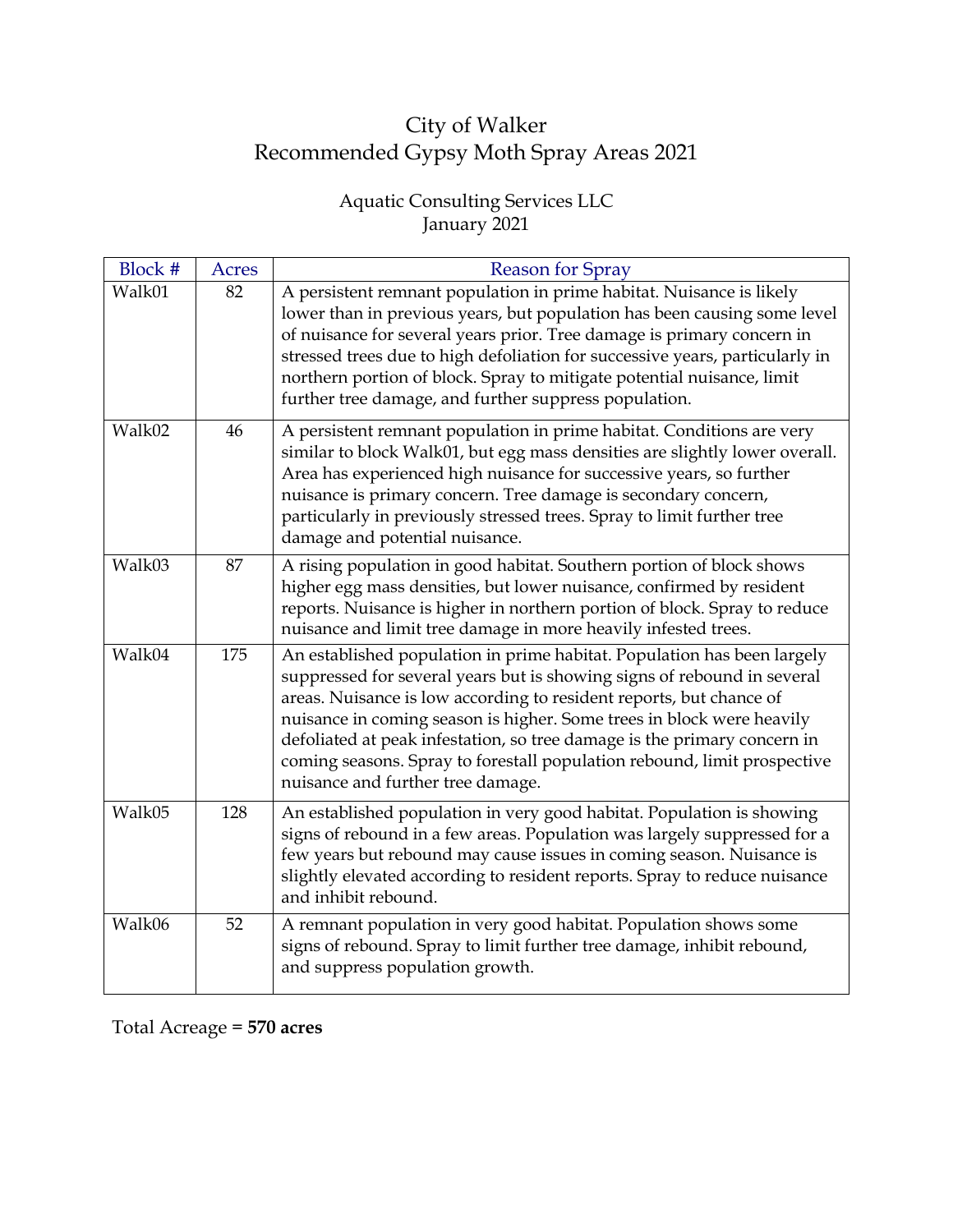As stated in previous reports to the City of Walker, gypsy moth suppression programs in Michigan generally follow an Integrated Pest Management (IPM) strategy which is focused on low environmental impact and economic awareness. Further, an IPM strategy intends to mitigate exponential population growth with treatment only until latent environmental controls begin to limit populations sufficiently. This approach requires that a monitoring period be commenced once environmental controls begin to act on populations sufficiently where tree damage is expected to be minimal and nuisance levels will be tolerable in the coming season. Egg mass surveys for the 2020 season (fall 2019) showed that environmental controls had begun to act in various areas, so monitoring activities commenced in lieu of suppressive efforts. Considering the low number of complaints, and low defoliation levels observed in the 2020 post-spray survey, we are confident this was the correct approach. Several of these monitoring areas have continued a downward trend, but frustratingly a few have already started to rebound in number. In addition, some areas where environmental controls were not sufficiently active in the 2020 survey continue to show high enough egg mass densities to warrant treatment in spring 2021. We have also found a few rising populations scattered around the city. When we combine all of these scenarios, **we feel we must recommend an increase of 61 acres for a total of 570 acres indicated above**. The current population cycle continues to be challenging, but we are headed the right direction (downward). We will just have to continue to stay on top of monitoring and treating remnant populations and small rebounds as we continue to reduce numbers in wait of mother nature's assistance. Accordingly, we advise that all recommended areas are treated with *Bacillus thuringiensis kurstaki* (B.t.k.) in Spring 2021.

The term "nuisance" is subjective and relates to the likelihood that the feeding behavior and number of caterpillars in the area will impact a property owner's quality of life. Some property owners may experience heavy infestation yet go unbothered. Other property owners may view 5- 10 caterpillars visible on a barn door as a nuisance. Field experience during gypsy moth infestation suggests that the number of egg masses found in an area may yield a widespread nuisance situation. The term "tree damage" is more literal, but relative to environmental and historical factors as well. Any level of defoliation should be considered damaging, but otherwise healthy trees are generally much more resilient, even after consecutive years of defoliation. Other environmental stressors such as drought or disease are additive factors that will contribute to greater risk of tree degradation and/or mortality. Defoliation levels of >60% are also very stressful to trees, although most trees can survive  $3+$  years of  $>60\%$  defoliation if few other stressors are present. Habitat quality relates to the species composition, density, distribution, understory, and topography of an area. Mixed forest type consisting primarily of oaks, neatly groomed understory, mixed age-class, and low topographic variability are the ideal conditions for persistent infestation, and so this habitat is designated as "prime" with very good, good, and marginal habitat in decreasing suitability. Trends in populations are designated by the egg mass residues in the area. Rising populations show a high new/old egg mass ratio, with established, sustained, and remnant populations extending toward a high old/new egg mass ratio.

Spray areas are recommended based on historical data, habitat suitability, population dynamics, and field experience in gypsy moth management. Other areas within the city may also contain some level of gypsy moth infestation, but such areas are either show a significant downward trend or habitat conditions do not exhibit high likelihood of a vigorous infestation. The level of damage and/or nuisance can be difficult to predict given the interaction of unpredictable environmental factors. Additionally, gypsy moth suppression program managers are often tasked